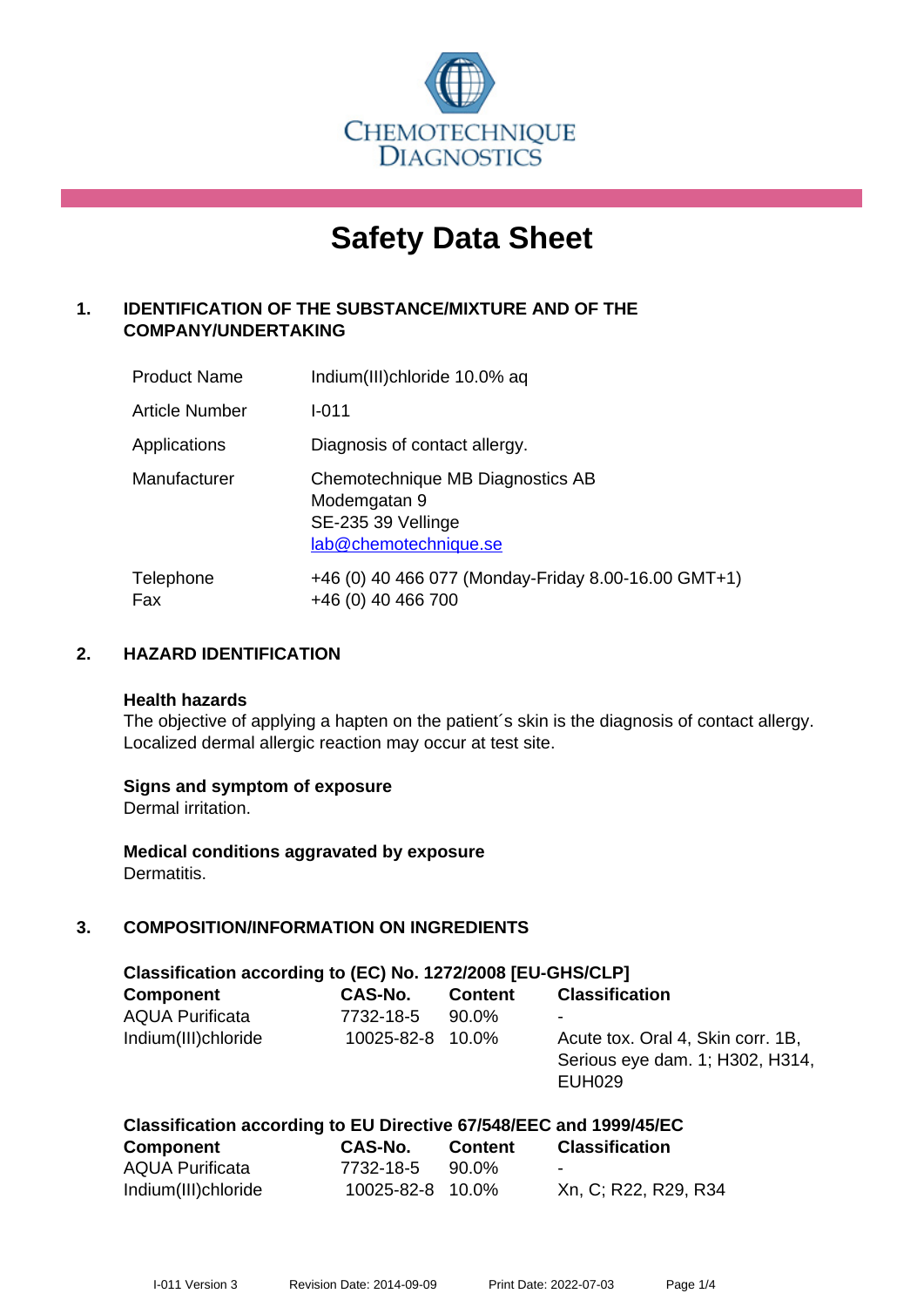## **4. FIRST AID MEASURES**

**Emergency and first aid procedures** Obtain medical attention.

## **5. FIRE-FIGHTING MEASURES\***

No data available.

## **6. ACCIDENTAL RELEASES MEASURES**

**Steps to be taken if material is released or spilled** Contain and place in a closed container.

# **7. HANDLING AND STORAGE**

**Precautions to be taken in handling and storage** Store dark at 5-8°C. Avoid extended exposure to light. Store in a well-sealed container. FOR EXTERNAL USE ONLY.

# **8. EXPOSURE CONTROLS/PERSONAL PROTECTION**

**Respiratory protection** Not required.

**Ventilation** Local exhaust.

#### **Protective gloves** Disposal gloves.

**Eye protection** Not required with normal use.

## **Work/Hygienic practices**

Wash hands after each use.

## **9. PHYSICAL AND CHEMICAL PROPERTIES**

| Appearance | <b>Transparent Colorless Liquid</b> |
|------------|-------------------------------------|
| Odour      | Odourless                           |

| Boiling point*       |
|----------------------|
| Flash point*         |
| Self ignition*       |
| Danger of explosion* |
| Density*             |

 $100^{\circ}$ C >No data available. Product does not self ignite. Product does not present as an explosion hazard. 1.0 g/cm $<sup>3</sup>$ </sup>

\*Data is shown for AQUA Purificata only

## **10. STABILITY AND REACTIVITY**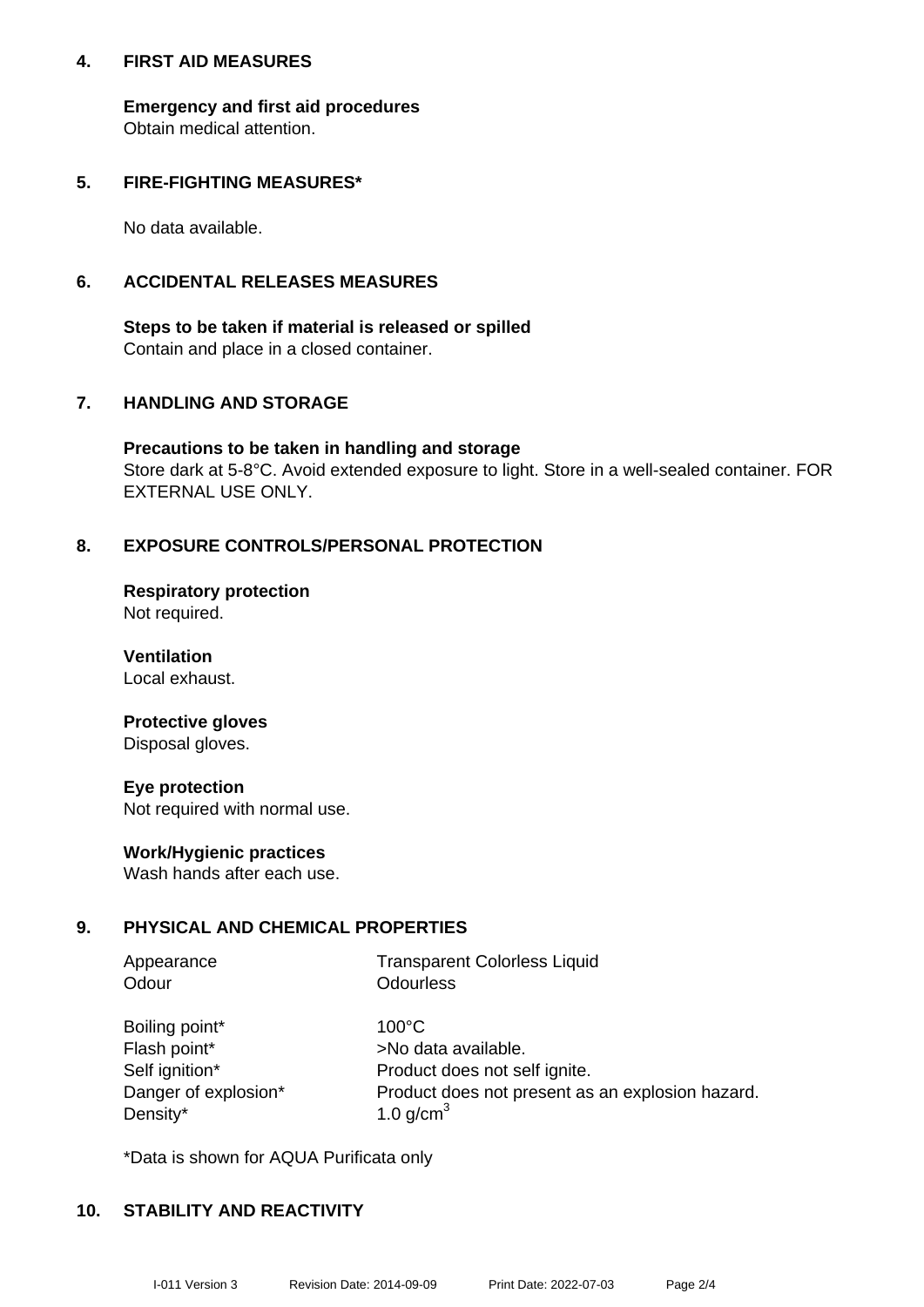## **Incompability**

May react with strong oxidizing agents.

# **Stability**

Stable at recommended storage conditions.

**Hazardous polymerization** Will not occur.

# **11. TOXICOLOGICAL INFORMATION**

No data available.

#### **12. ECOLOGICAL INFORMATION**

No data available.

## **13. DISPOSAL CONSIDERATIONS**

**Waste disposal method**

Comply with federal, state/provincial and local regulation.

#### **14. TRANSPORT INFORMATION**

Not dangerous goods.

## **15. REGULATORY INFORMATION**

The classification is according to the latest editions of the EU lists, and extended by company and literature data.

## **16. OTHER INFORMATION**

#### **Text of H-statements and R-phrases mentioned in Section 3**

| Acute tox. Oral 4  | Acute toxicity, Oral (Category 4)       |
|--------------------|-----------------------------------------|
| Skin corr. 1B      | Skin corrosion (Category 1B)            |
| Serious eye dam. 1 | Serious eye damage (Category 1)         |
| H <sub>302</sub>   | Harmful if swallowed                    |
| H314               | Causes severe skin burns and eye damage |
| <b>EUH029</b>      | Contact with water liberates toxic gas  |
| Xn                 | Harmful                                 |
| C                  | Corrosive                               |
| R <sub>22</sub>    | Harmful if swallowed                    |
| R <sub>29</sub>    | Contact with water liberates toxic gas  |
| R34                | Causes burns                            |

Pharmaceutical quality of tested hapten is confirmed by Chemotechnique Diagnostics according to validated analytical methods. Hapten passed test according to GMP standards.

Chemotechnique Diagnostics makes no representation as to the comprehensiveness or correctness of the information provided. It is intended only as a guide to a properly trained